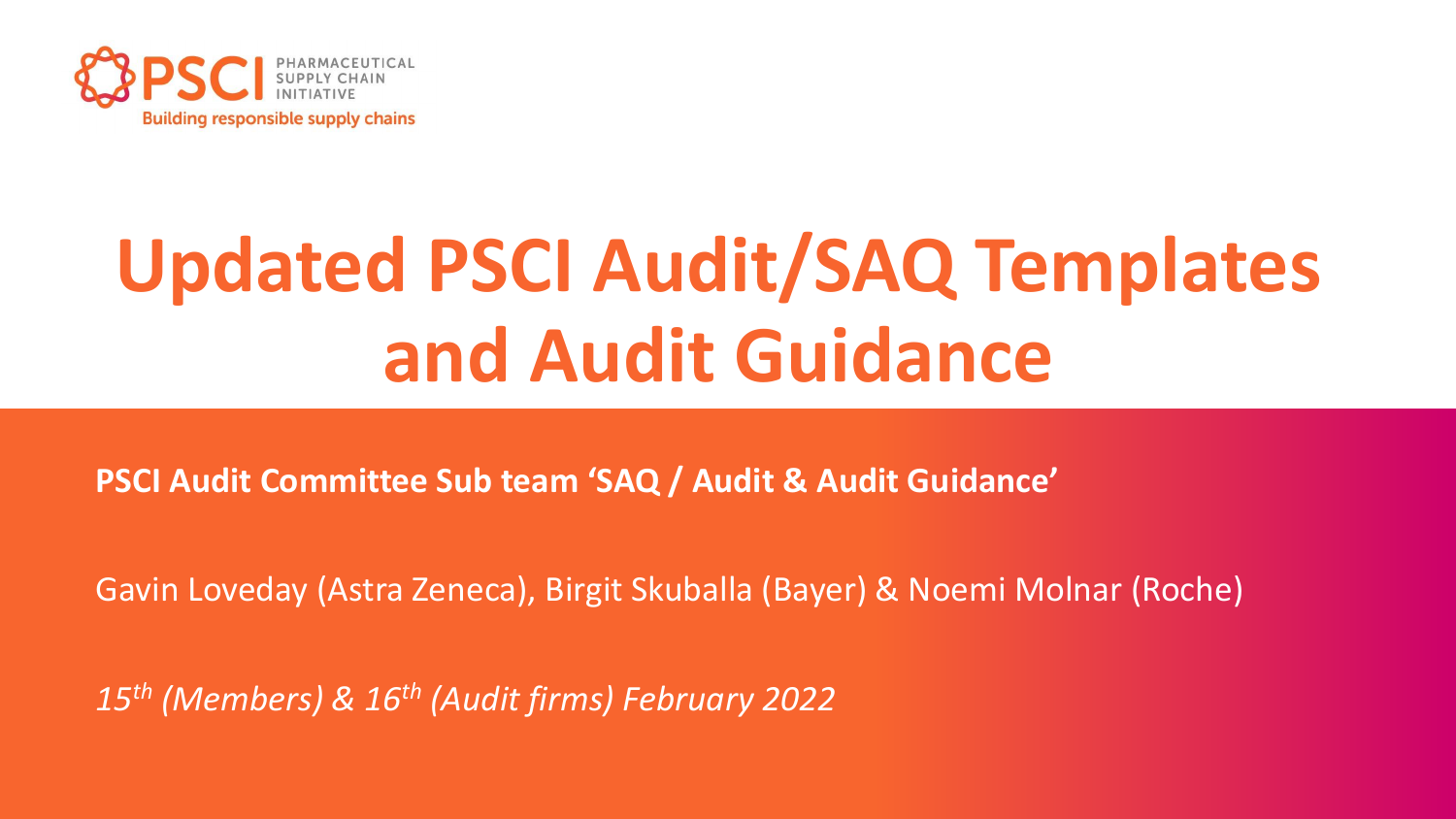# Speaker and Team



Gavin Loveday AstraZeneca Sub Team Lead SAQ/Audit & Audit Guidance



Noemi Molnar

Roche



Birgit Skuballa

Bayer

The team also wants to recognise significant (ongoing) support from the Carnstone team, in particular from:

Quqing Huang and Maggie Zhang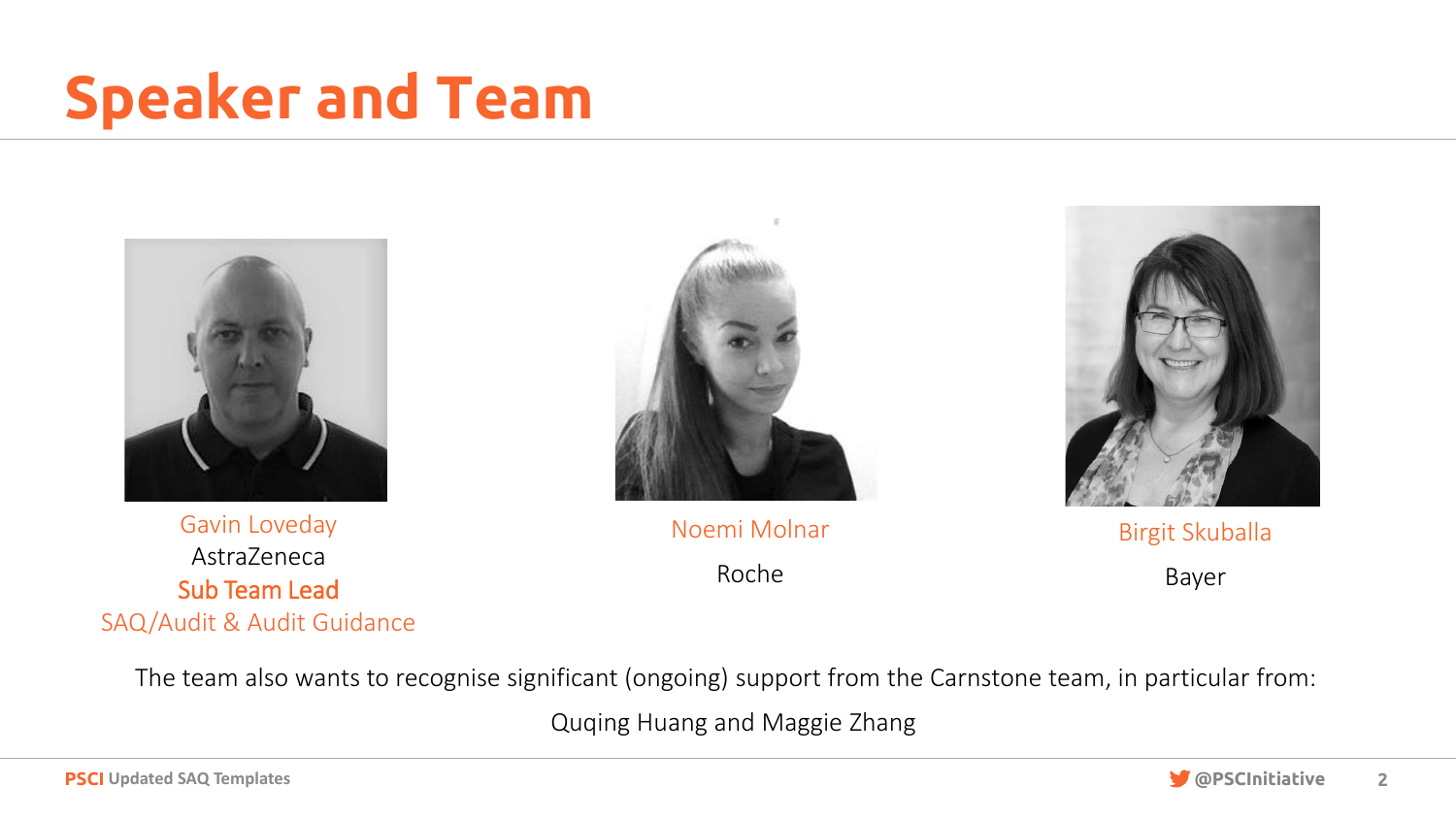

**This webinar will cover the following topics:**

## • **Updates to the SAQ/Audit templates**

• **Updates to the Audit Guidance document**

Latest news from the Audit Committee, including a plan to mov **the SAQ online**

3

• **Q&A**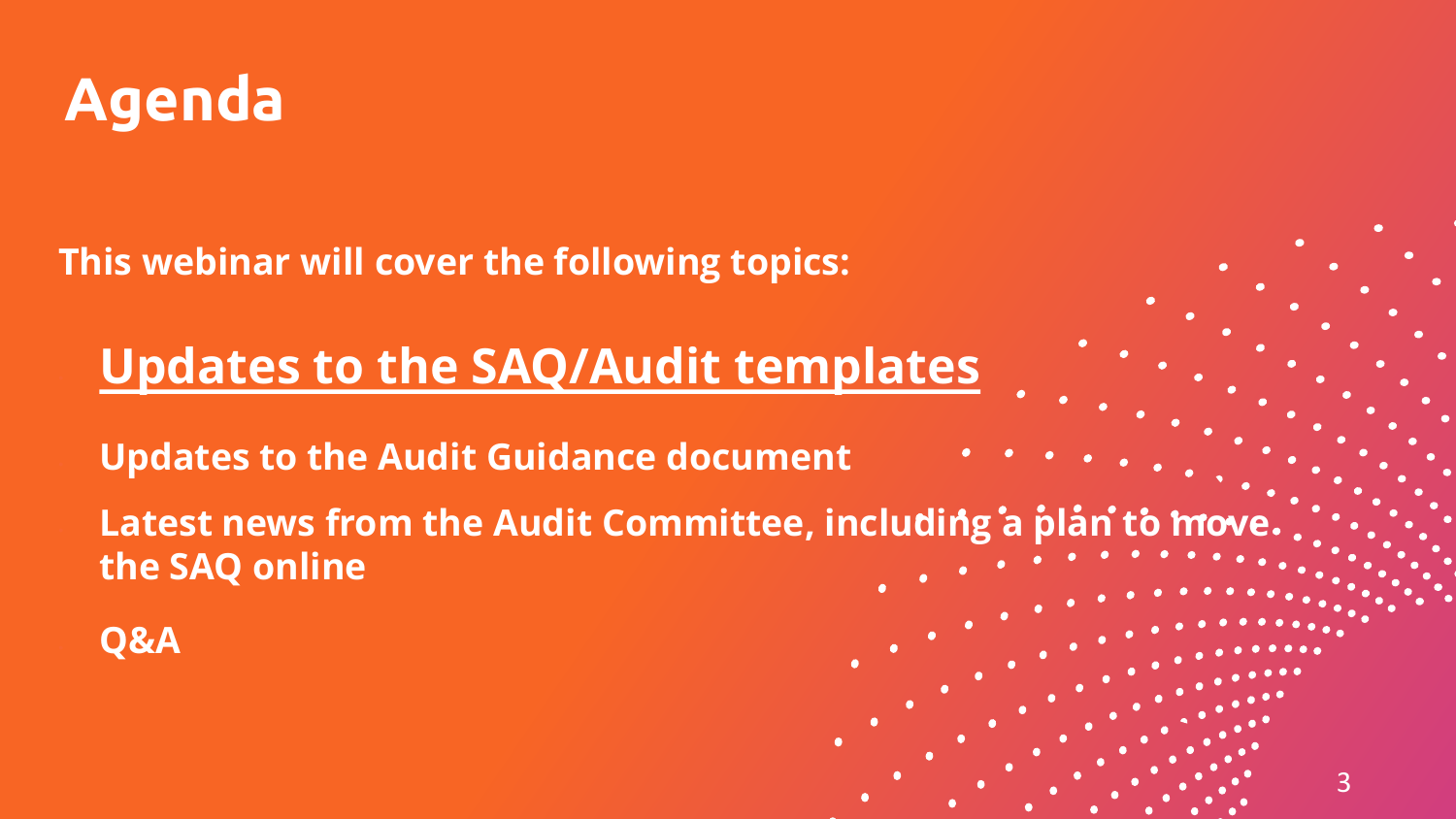# Reminder: Importance of audits to the PSCI

- **PSCI Audits** are designed to assess a supplier's performance against the PSCI Principles as well as against international standards and agreements, and local regulatory requirements in the areas of: Management Systems, Ethics, Human Rights/Labor, Health & Safety, Environmental Protection.
- The PSCI Shared Audit Program provides a framework and methodology to ensure PSCI Audits are carried out in accordance with PSCI Standards, thereby delivering a credible, transparent and consistent audit approach.
- Our goal is to ensure that the PSCI auditing model and tools become the **norm for our industry.**
- We encourage members to use the PSCI tools and their suppliers to share the results.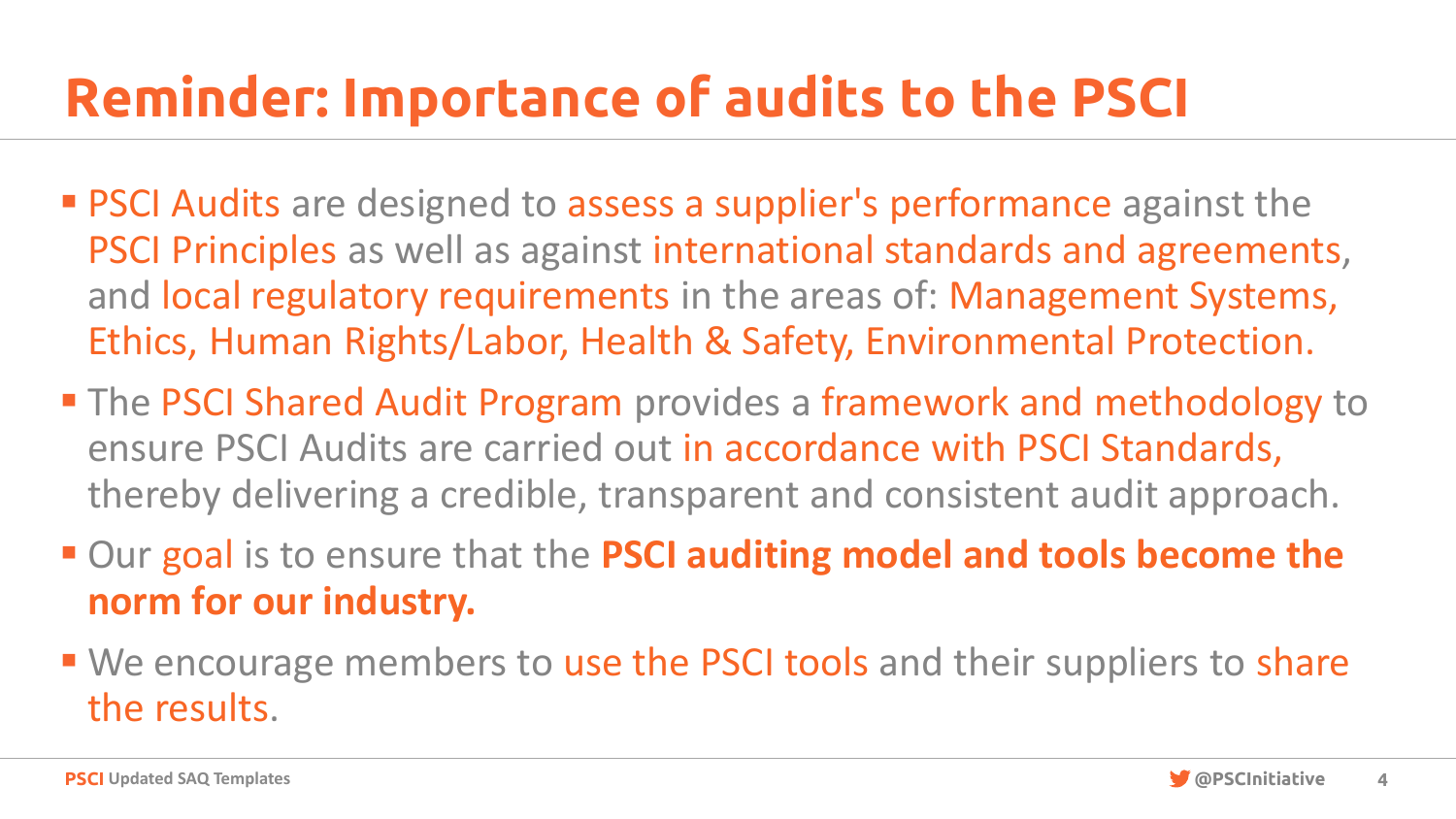# **Background: Updates to the SAQ/Audit templates**

- In preparation for moving the PSCI Self Assessment Questionnaire (SAQ) templates Online, a review / 'light' refresh was organized and lead by the SAQ / Audit & Audit Guidance Subteam.
- PSCI Topic Teams provided input to their relevant individual sections (Process Safety, PiE, AMR, Labour, Ethics etc.), whilst general sections (Facility Background Information, Management systems etc.) were reviewed / updated by the SAQ /Audit & Audit Guidance sub team.
- The review also considered best practices / improvements from other audit programmes, as well as input from PSCI Members, Audit Committee members, Audit Firms and Auditees.
- **Proposed changes to the template included:** 
	- Simplification of the Categorisation of Suppliers (Category A, B or C)
	- Rewording/ reworking of a number of questions
	- Removal of some redundant questions/sub-parts
	- Addition of a limited number of new questions
	- Additional Auditor Guidance comments for multiple questions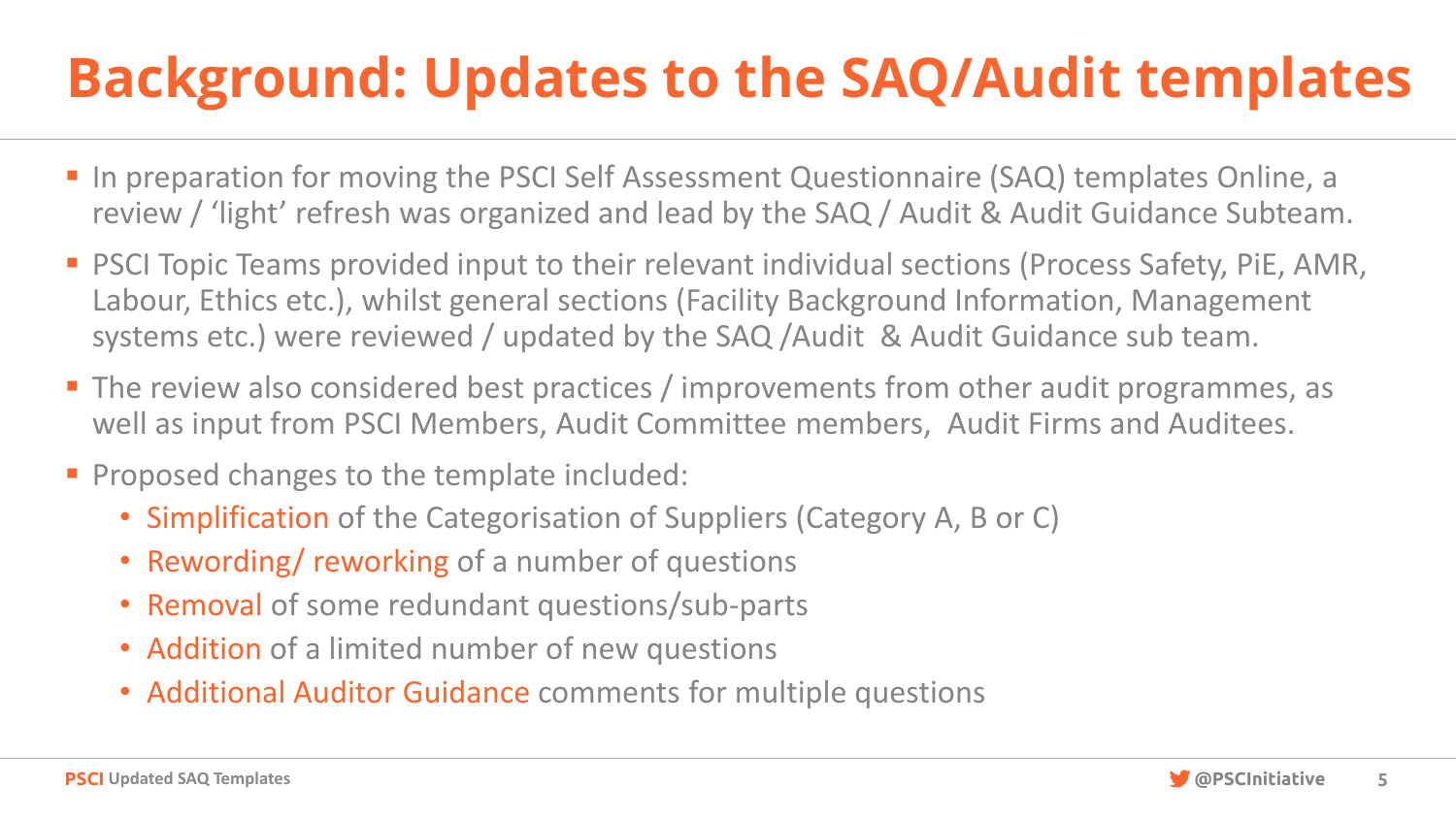# **Background: Updates to the SAQ/Audit templates**

- The Final draft version of the proposed new (Excel) SAQ was posted in October 2021 for a wider review by PSCI Members, seeking specific feedback or proposals for significant additional changes for consideration, ahead of publication.
- Following some additional changes/updates (and functionality checks), the final updated Excel template versions (both Full and Abbreviated, Versions 8.0) went 'Live' on 1<sup>st</sup> January 2022.
- Work is underway to complete translations of the new Excel templates in to Chinese (complete), Japanese, Spanish and German.

*Note: As discussed and informed previously, the Word versions of the SAQ have not been updated and will be removed completely from the end of March 2022.*



#### NEW VERSIONS RELEASED: PSCI SAQ/AUDIT TEMPLATE & **AUDIT GUIDANCE**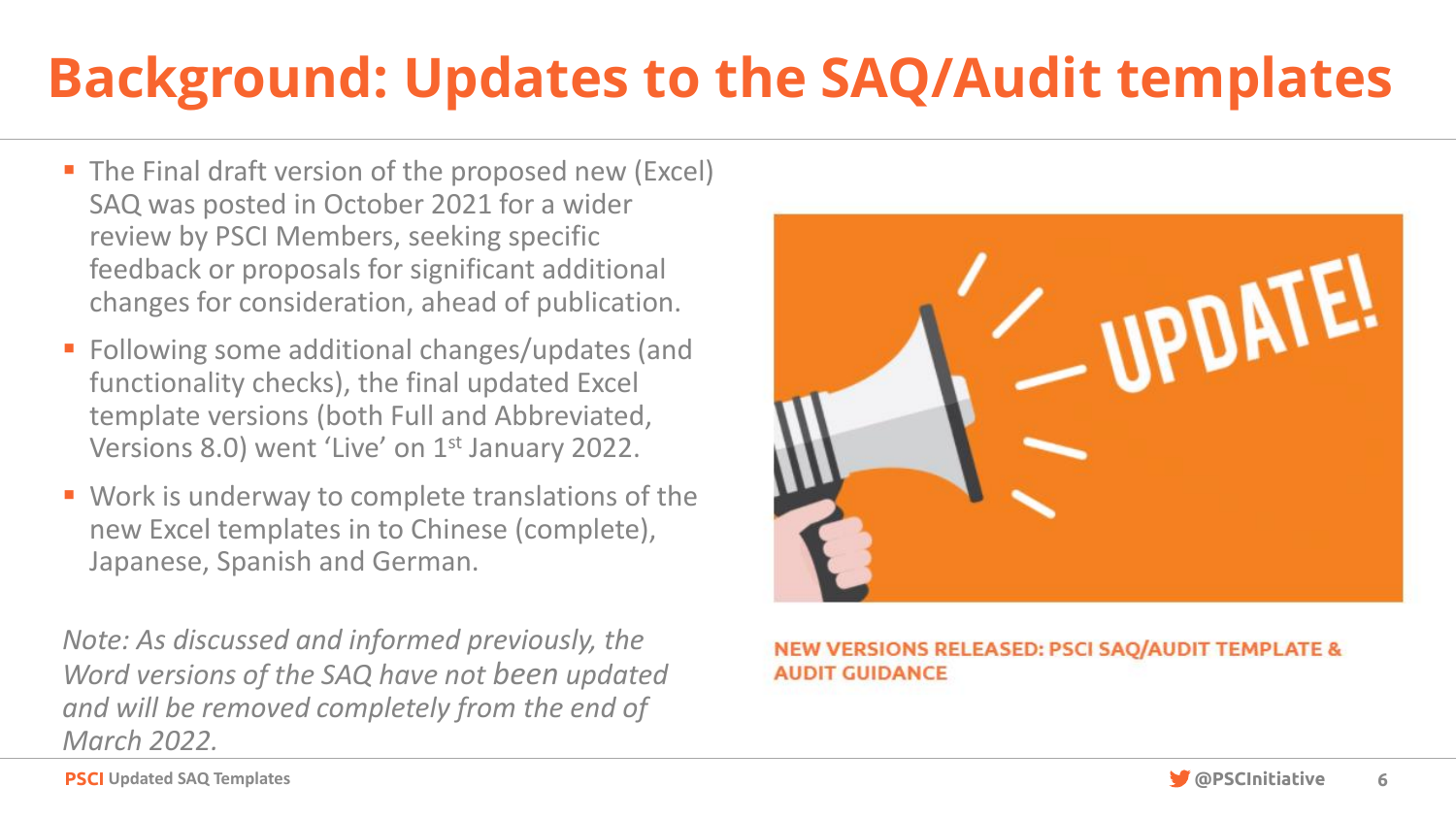## **Updates to the SAQ/Audit templates -** Key Changes (I)

- Rewording of "coverage" to 'What is the scope of this PSCI Audit?'
	- HSE & Labour/Human Rights & Ethics & Management Systems (i.e. 'Full' audit)
	- HSE & Management Systems Only
	- Labour/Human Rights & Ethics & Management Systems Only

### **Note: ALL sections of the SAQ should always be completed, even if not audited**.

- Standardisation on Audit Finding Categorisation method
	- Where previously there was a choice of categorisation method, either Critical / Other or Critical / Major / Minor, the only available option now is **Critical / Major / Minor**
- Simplification / clarification of the Categorisation of Suppliers (Category A, B or C)
	- All Categorisation has been reviewed and further options added in each category (see next page)
		- Category 'A' suppliers (Service Providers & Suppliers of non-supply chain goods) will use the Abbreviated SAQ
		- Category 'B' supplier (Component & Material) & 'C' (Core Suppliers and Contract Manufacturers) will use the Full SAQ
- Throughout the SAQ, Auditor Guidance notes/questions have been added/updated to provide additional clarity for Auditors (these notes also provide useful reference for Auditees as to what Auditors will be looking at).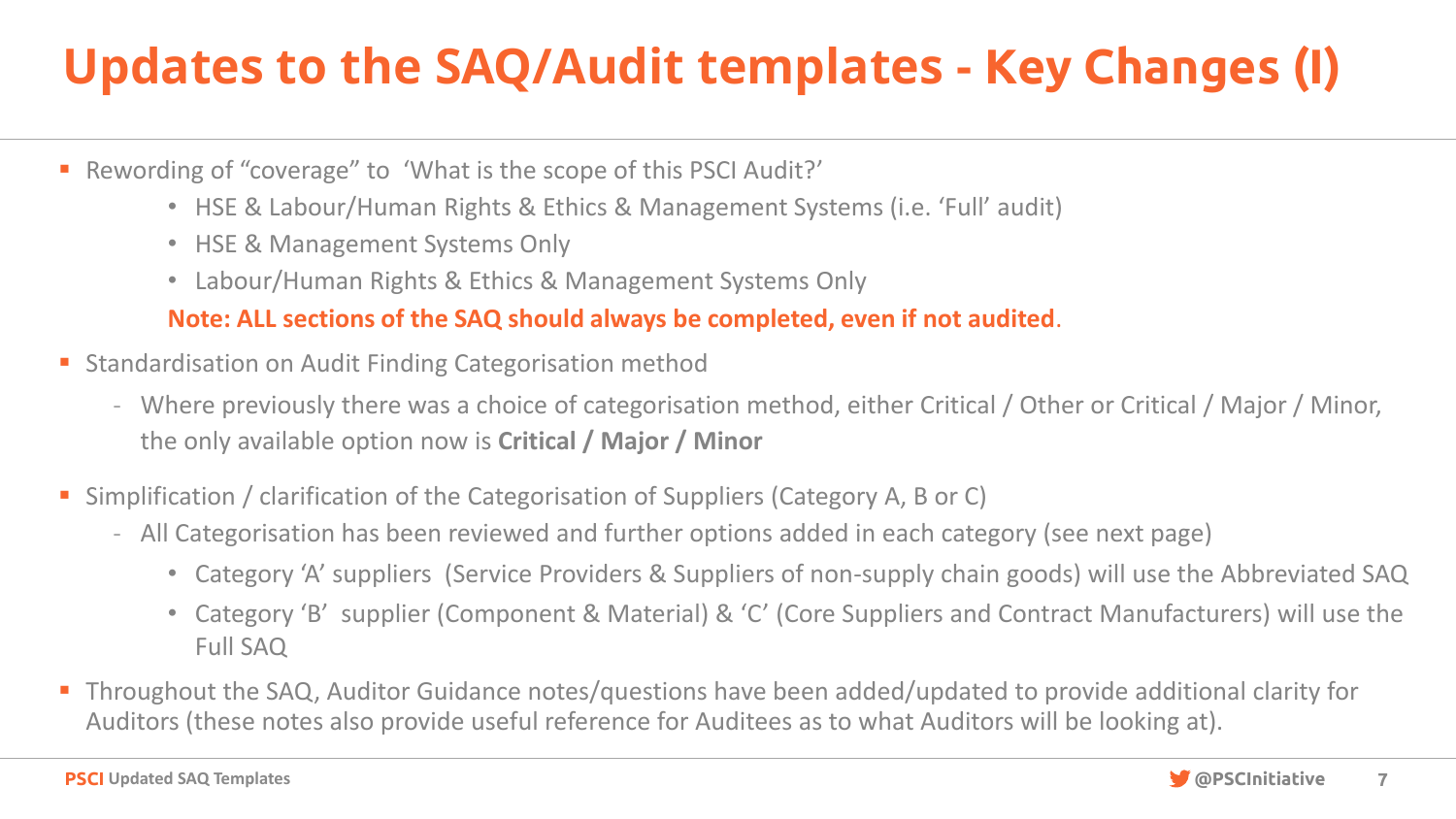### **Updates to the SAQ/Audit templates -** Key Changes (II)

**Previous** *Examples for "A", "B" and "C" Suppliers*

#### A: Service Providers & General Manufacturers Fleet Professional Services **IT Equipment** Garment Suppliers Catering Tier 2 Suppliers Advertising Stationary B: Component & Material Suppliers Raw Materials Packaging Components Devices Waste Facilities Energy Operators C: Core Suppliers & Contract Manufacturers Pilot plants Pharma packaging operations **R&D** labs **Formulation suppliers** API / Intermediate suppliers **Animal testing facilities**

### **Updated** *Examples for "A", "B" and "C" Suppliers*

#### Category A: Service Providers and Suppliers of non-supply chain goods.

Facility & Engineering Services Temporary Labor Agency Travel & Fleet services IT Services or hardware supply Other Materials (e.g. Marketing, Lab Equipment, Garment) Other Services (e.g. Marketing, Research, Catering)

#### **Category B: Component & Material Suppliers**

Waste Water Treatment **Medical Devices** Raw Materials Waste Facilities Energy / Power Generators Packaging Materials **Construction Services** Secondary Packaging General Manufacture (e.g. Non Chemical) Logistics / Warehouse (no open handling of chemical materials)

#### **Category C: Core Suppliers & Contract Manufacturers**

**Pilot Plants** Contract Research Labs API (Active Pharmaceutical Ingredient) Chemicals **Primary Packaging Finished Formulations Biologics** Animal facilities (breeding, testing) Logistics / Warehouse (open handling of chemical materials)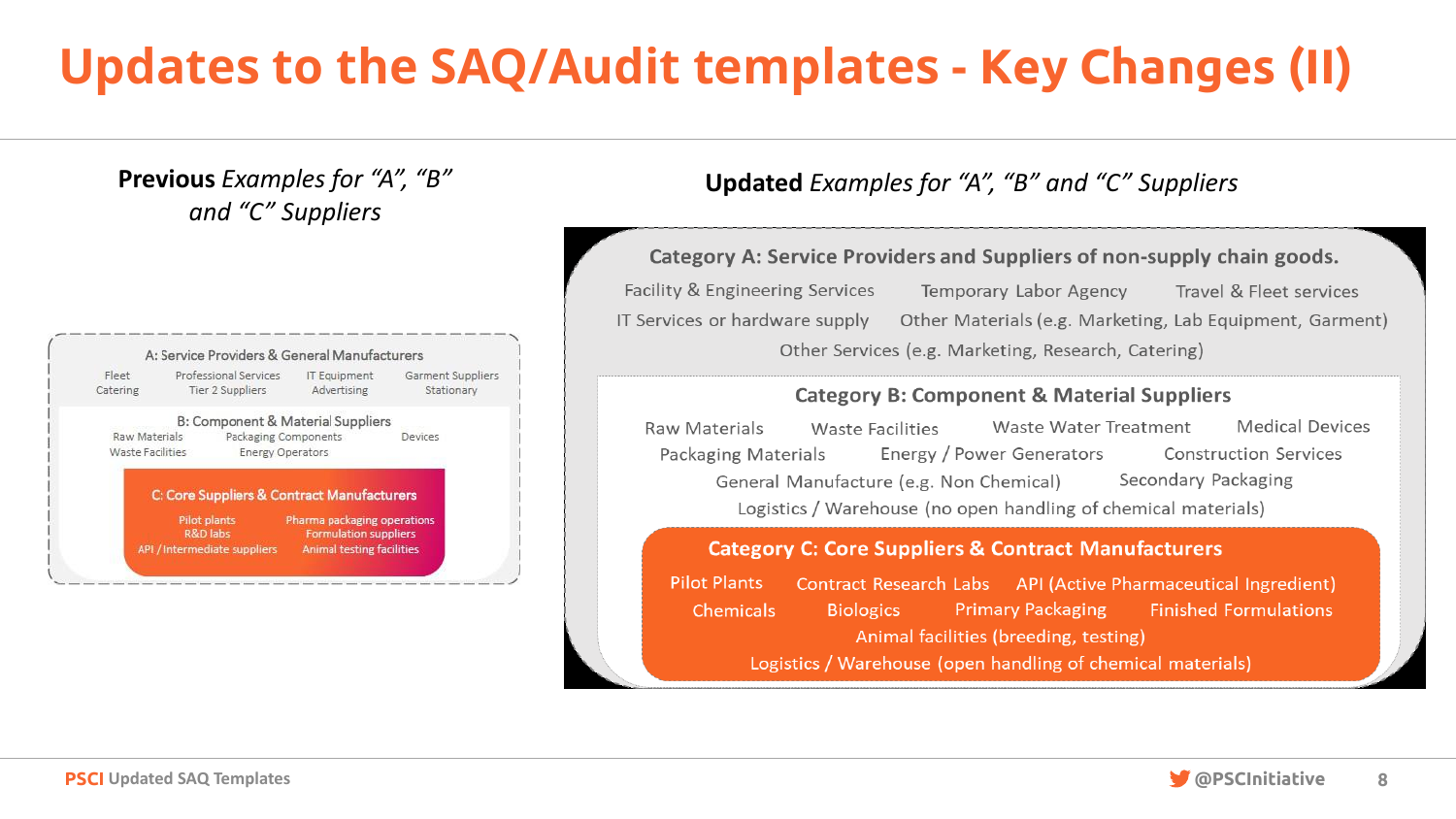## **Updates to the SAQ/Audit templates -** Key Changes (III)

Key changes to the **Facility Background Information** tab:

■ Rewording and additional clarifying question

Is the facility located in a region that has experienced any of the following natural disasters which have had a direct impact on the facility (check all that apply):

If the facility was impacted by any of the above, did it cause a business interruption and was the Business Continuity Plan activated? If so, please provide details of each interruption:

■ Moved from Management systems tab:

Is the facility included in any management system certification schemes, such as ISO 14001:2015; ISO 45001:2018; ISO 50001:2018 etc.

If so, please provide details including dates of most recent assessment(s), expiry date(s) and validity of certification:

Is the company/facility a member of any organisation or initiative that promotes sustainability? If so, please provide details:

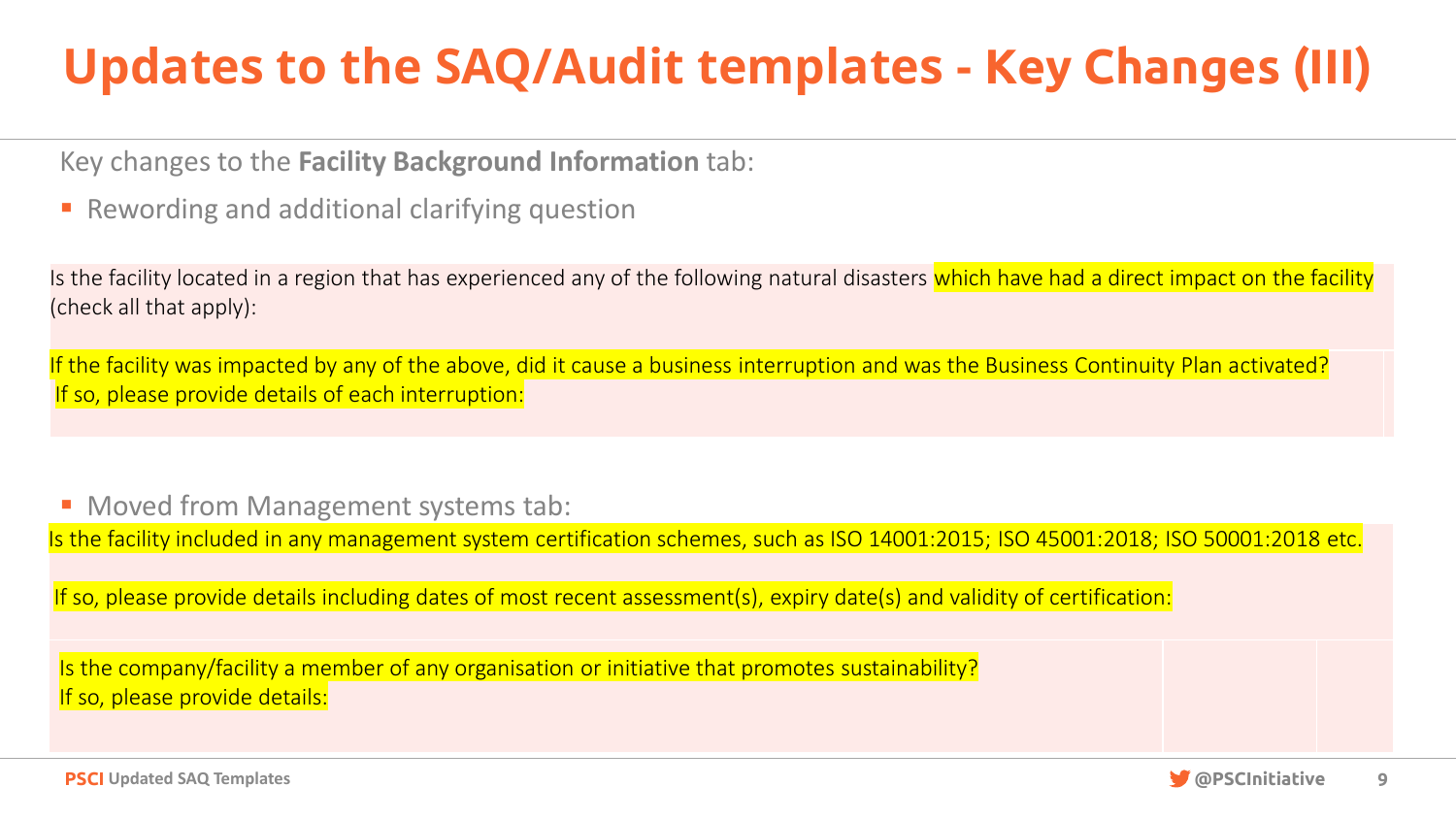## **Updates to the SAQ/Audit templates -** Key Changes (IV)

Key changes to the **Management Systems** tab:

### **New Questions** 1, 2 & 13 (note: Question numbering refers to the latest Full Excel template)

|      | Has the facility demonstrated commitment to the concepts described in the PSCI Principles (covering Management Systems, |
|------|-------------------------------------------------------------------------------------------------------------------------|
|      | Ethics, Human Rights & Labor, Health and Safety and Environmental Protection)?                                          |
|      | Are relevant aspects of the Principles incorporated into annual business plans?                                         |
|      | Is appropriate resource allocated and are accountabilities known, clearly defined and communicated?                     |
| iii. | Do the concepts of the Principles appear in documents and in communications to employees, contractors and suppliers?    |

- Does the company have the required legal licences/permits for its operations, such as a valid business licence? If so, please provide details of licence/permit number(s), expiry date(s) and validity:
- <sup>13</sup> Does the company have an incident management and reporting system established, covering for example certain types of incidents, reporting lines, consequences and corrective actions required?

Does the site apply a systematic root cause investigation process to ensure that true causes are identified? Please provide brief description:

Are corrective actions identified for the incident(s) and are they tracked to implementation and closure?

Changed wording in main questions and/or changes in sub-parts in  $Q$  3, 4, 5, 6 & 11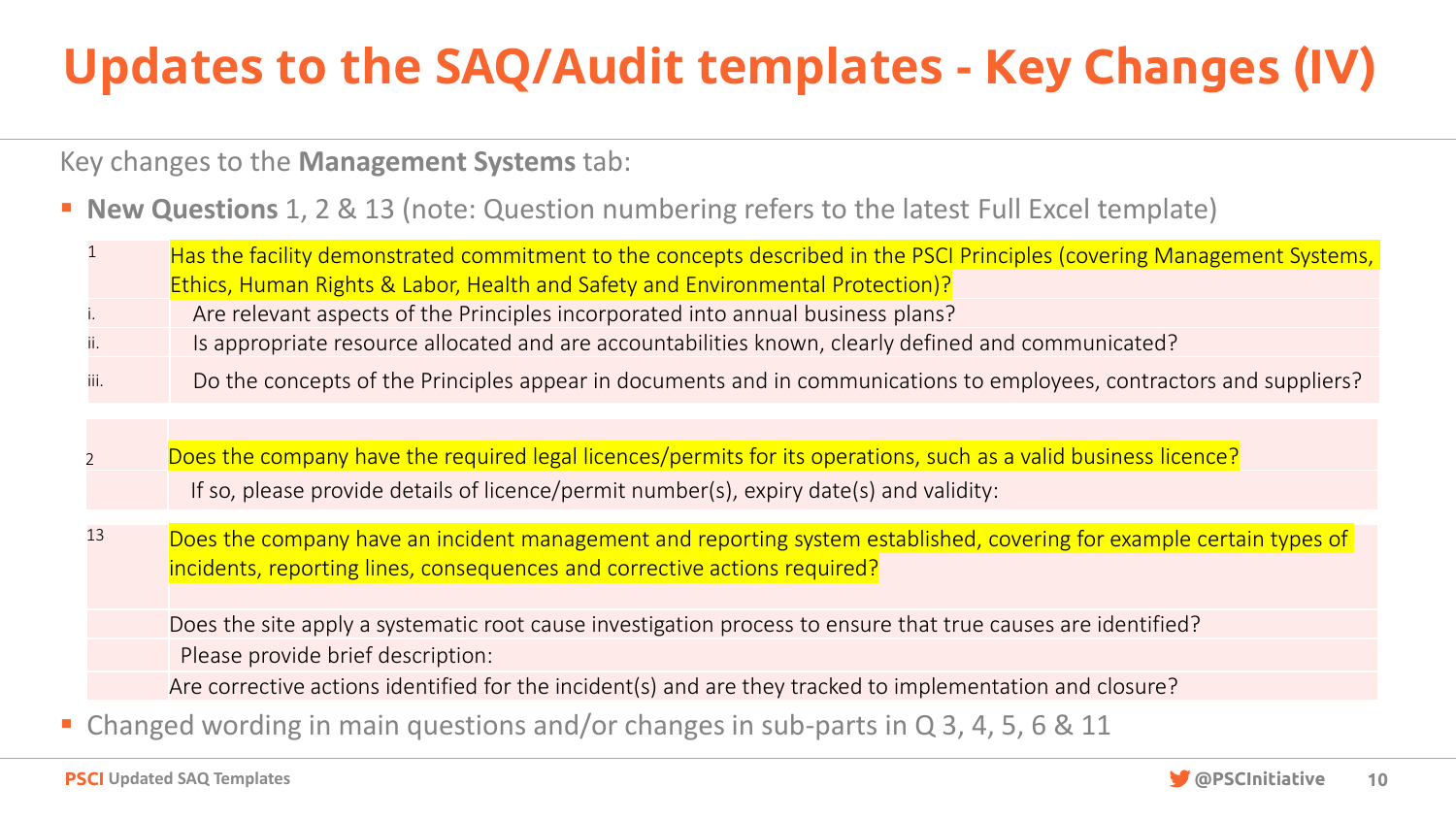## **Updates to the SAQ/Audit templates -** Key Changes (V)

Minor changes to the **Ethics** tab:

- Combined previous Q 12 & 13 (now Q 14)
- Changed wording in main questions and/or changes in sub-parts of  $Q$  14 & 16

Key changes to **Labour** tab (now renamed **Human Rights & Labour**):

- **New Question** 18
	- 18 Does the facility or company have a publicly available policy or statement committing to respect for Human Rights, in accordance with internationally accepted standards i.e.
		- OECD Guidelines
		- UN Guiding Principles on Business and Human Rights
- Removed previous Q30 (Logistics Subcontractors)
- Changed wording in main questions and/or changes in sub-parts in  $Q$  17, 19, 20, 22, 24, 26, 28 & 29

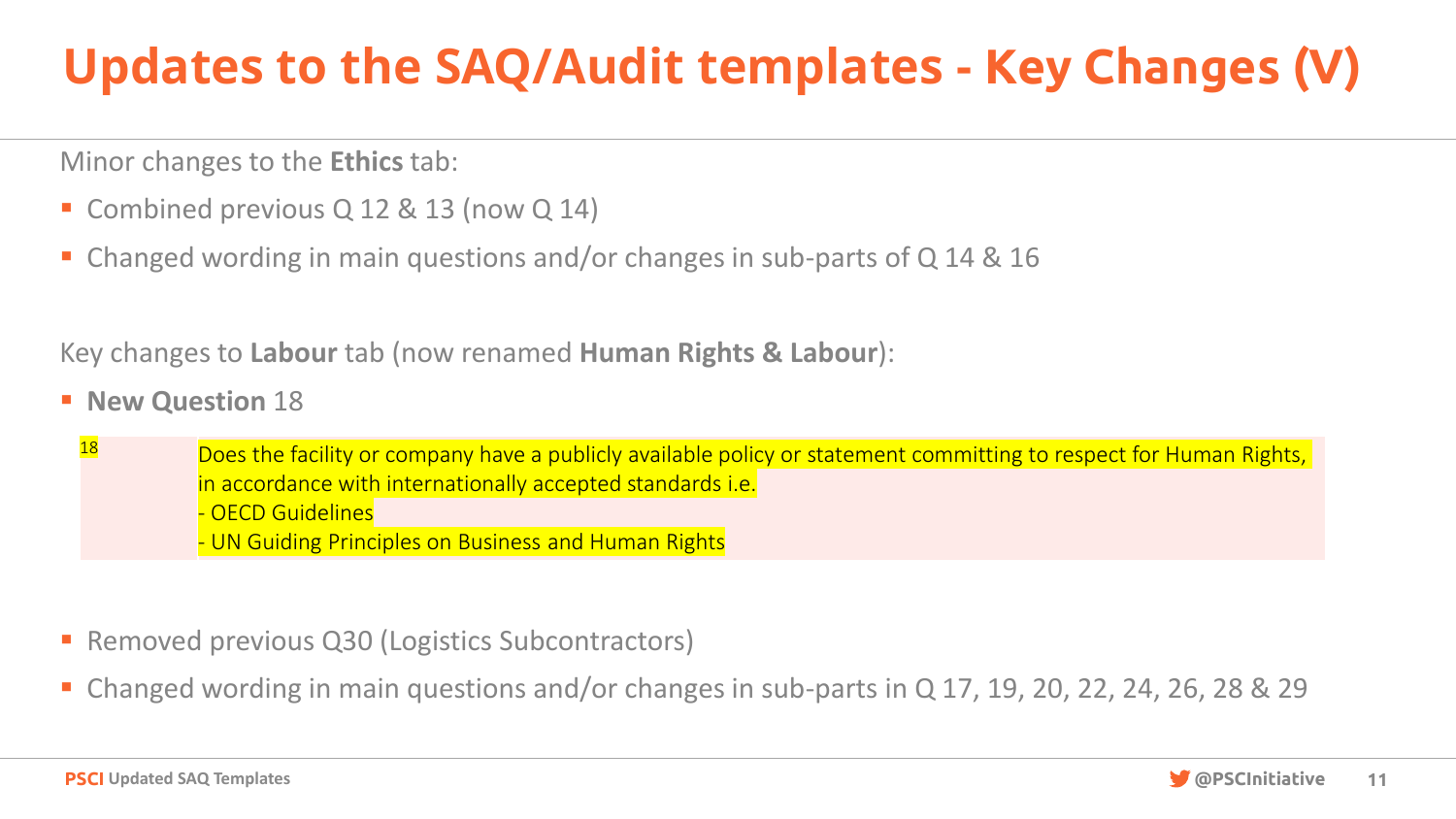## **Updates to the SAQ/Audit templates -** Key Changes (VI)

### ▪ Key changes to the **Environment** tab:

### ■ Additional sub-part questions for management of process wastewater

| 40                 | Indicate which methods are used to manage process wastewater from this facility.                                                                               |  |
|--------------------|----------------------------------------------------------------------------------------------------------------------------------------------------------------|--|
|                    | Pretreatment of process water                                                                                                                                  |  |
|                    | Please describe method(s) (example - hydrolysis with caustic or heat pre-treatment):                                                                           |  |
|                    | On-site wastewater treatment:                                                                                                                                  |  |
|                    | Please describe:                                                                                                                                               |  |
|                    | Does the facility collect, store, and analyze samples of:                                                                                                      |  |
|                    | Wastewater?                                                                                                                                                    |  |
|                    | Sludge?                                                                                                                                                        |  |
| iii.               | Discharge to an offsite treatment facility:<br>Please describe off-site treatment method (example - biological treatment followed by activated carbon filter): |  |
|                    |                                                                                                                                                                |  |
| iv.                | Discharge to a settling/retention pond:<br>Please describe:                                                                                                    |  |
|                    |                                                                                                                                                                |  |
| V.                 | Discharge to surface water (e.g., river, lake, ocean):                                                                                                         |  |
|                    | Please describe:                                                                                                                                               |  |
| vi.                | Collection and transfer to an off-site wastewater management facility/company:                                                                                 |  |
|                    | Please describe:                                                                                                                                               |  |
| vii.               | Other, e.g. Zero liquid discharge, wastewater for irrigation, evaporation via cooling tower, incineration; deep well injection:                                |  |
|                    | Please describe:                                                                                                                                               |  |
| <mark>viii.</mark> | Are risk assessments conducted and controls established to minimise discharge of APIs into the environment?.                                                   |  |
| ix.                | Are API residues in wastewater quantified?                                                                                                                     |  |
| X.                 | Please describe method of quantification e.g. mass balance calculation, sampling with sufficiently sensitive methods etc.?                                     |  |
| xi.                | Are API residues in the wastewater below the Predicted No Effect Concentration (PNEC) for those APIs (i.e. PEC/PNEC <1)?                                       |  |
|                    |                                                                                                                                                                |  |
|                    | Changed wording in main question of Q 34, 39                                                                                                                   |  |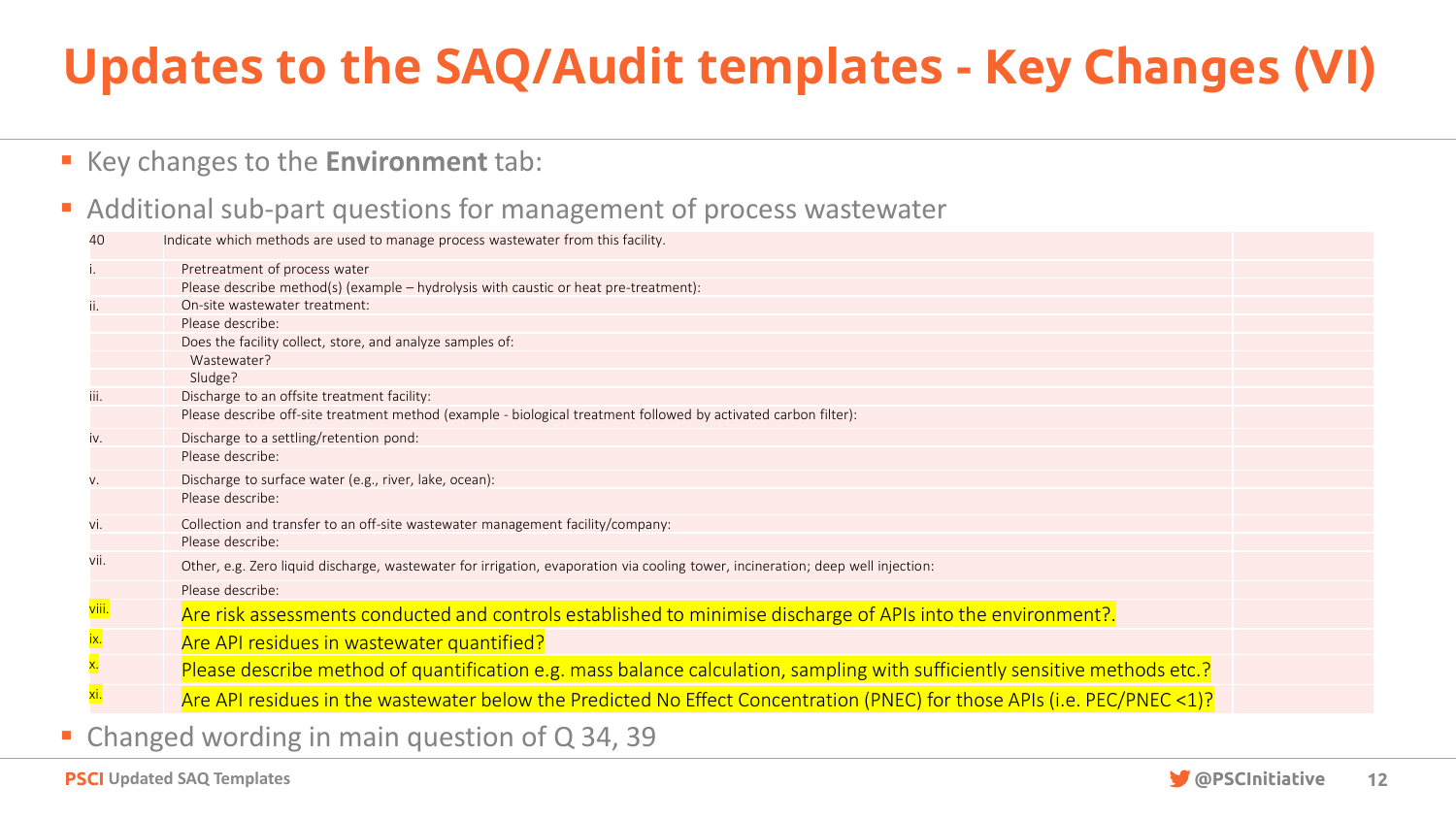## **Updates to the SAQ/Audit templates -** Key Changes (VII)

- Key changes to the **Health & Safety** tab:
- **New Questions 51 & 60**

| 51 | Does the site engage employees on Safety & Health issues through Unions, Worker Committees or any other worker voice<br>mechanisms? |  |
|----|-------------------------------------------------------------------------------------------------------------------------------------|--|
|    |                                                                                                                                     |  |
|    |                                                                                                                                     |  |
| 60 | Are there valid procedures for operations, tasks or use of equipment on site detailing the safety precautions required?             |  |
|    |                                                                                                                                     |  |

■ Changed wording in main questions and/or changes in sub-parts in Questions 68-77 (Occupational Health and Industrial Hygiene section)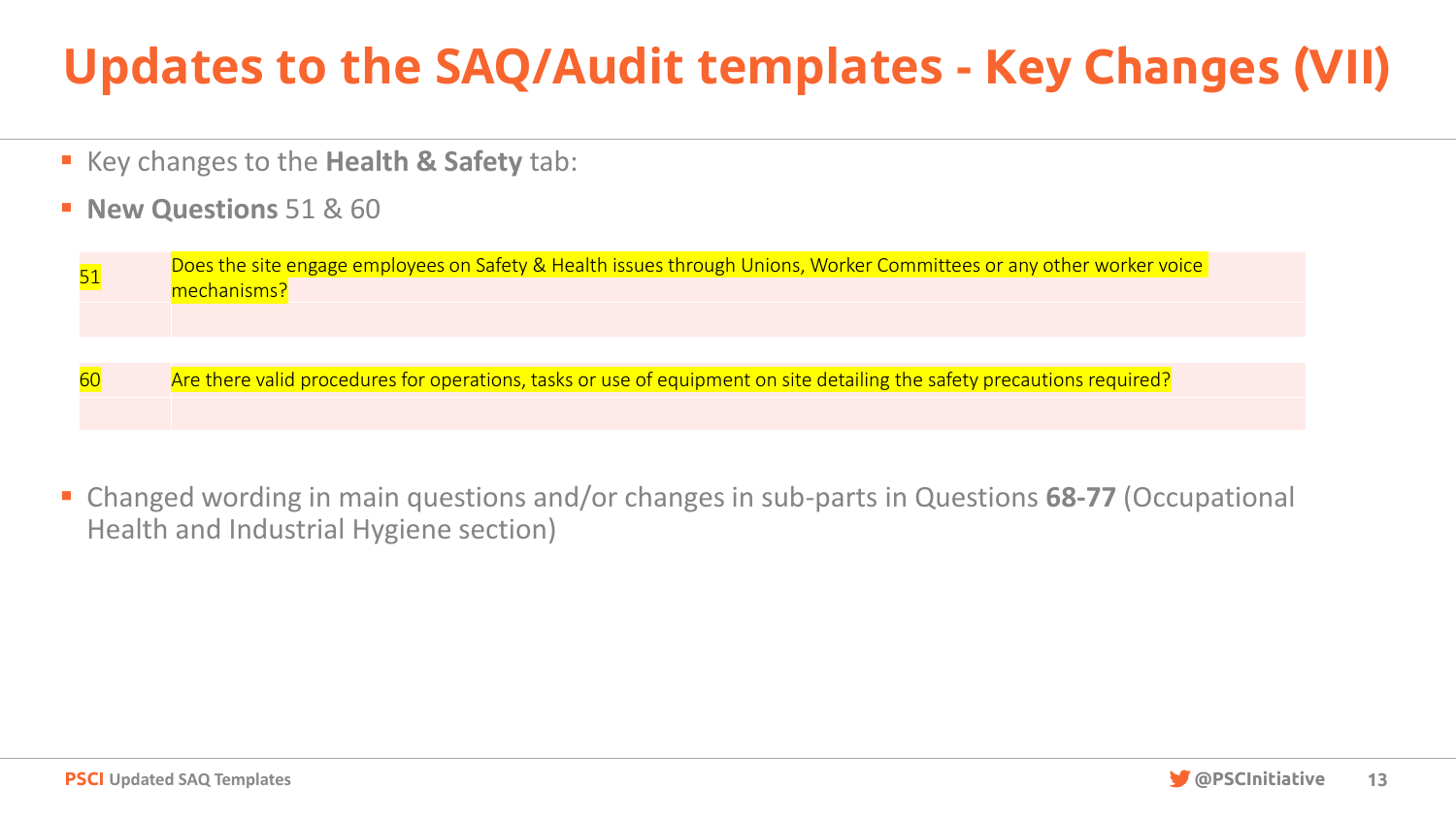## **Updates to the SAQ/Audit templates -** Key Changes (VIII)

■ **New Questions 78-83** (Occupational Health and Industrial Hygiene section)

| <mark>78</mark> | Are safety showers and eye-wash equipment installed and easily accessible, especially from work stations involving hazardous chemicals<br>handling? |
|-----------------|-----------------------------------------------------------------------------------------------------------------------------------------------------|
| <mark>79</mark> | Does the company ensure that medical care for the employees is provided in case of emergency?                                                       |
| $ 80\rangle$    | Does the site provide well-stocked and maintained first aid boxes in relevant areas (e.g. manufacturing, offices, warehouses etc.)                  |
| 81              | Does the company have any further medical facilities (e.g. doctors room) on site?                                                                   |
| 82              | Does the company have trained First Aid Responders and/or Medical Professionals?                                                                    |
|                 | Please describe:                                                                                                                                    |
| 83              | Has the facility developed and implemented a plan to protect First Aid Responders and Medical Professionals from exposure to body fluids?           |
|                 | Please explain:                                                                                                                                     |
|                 | Does the program include:                                                                                                                           |
|                 | Training?                                                                                                                                           |
| ii.             | Exposure response kits regularly checked?                                                                                                           |
| iii.            | The offer of Hepatitis B vaccinations?                                                                                                              |

■ Changed wording in main questions and/or changes in sub-parts of Q 54, 58, 61, 63, 84, 85, 86, 95 & 100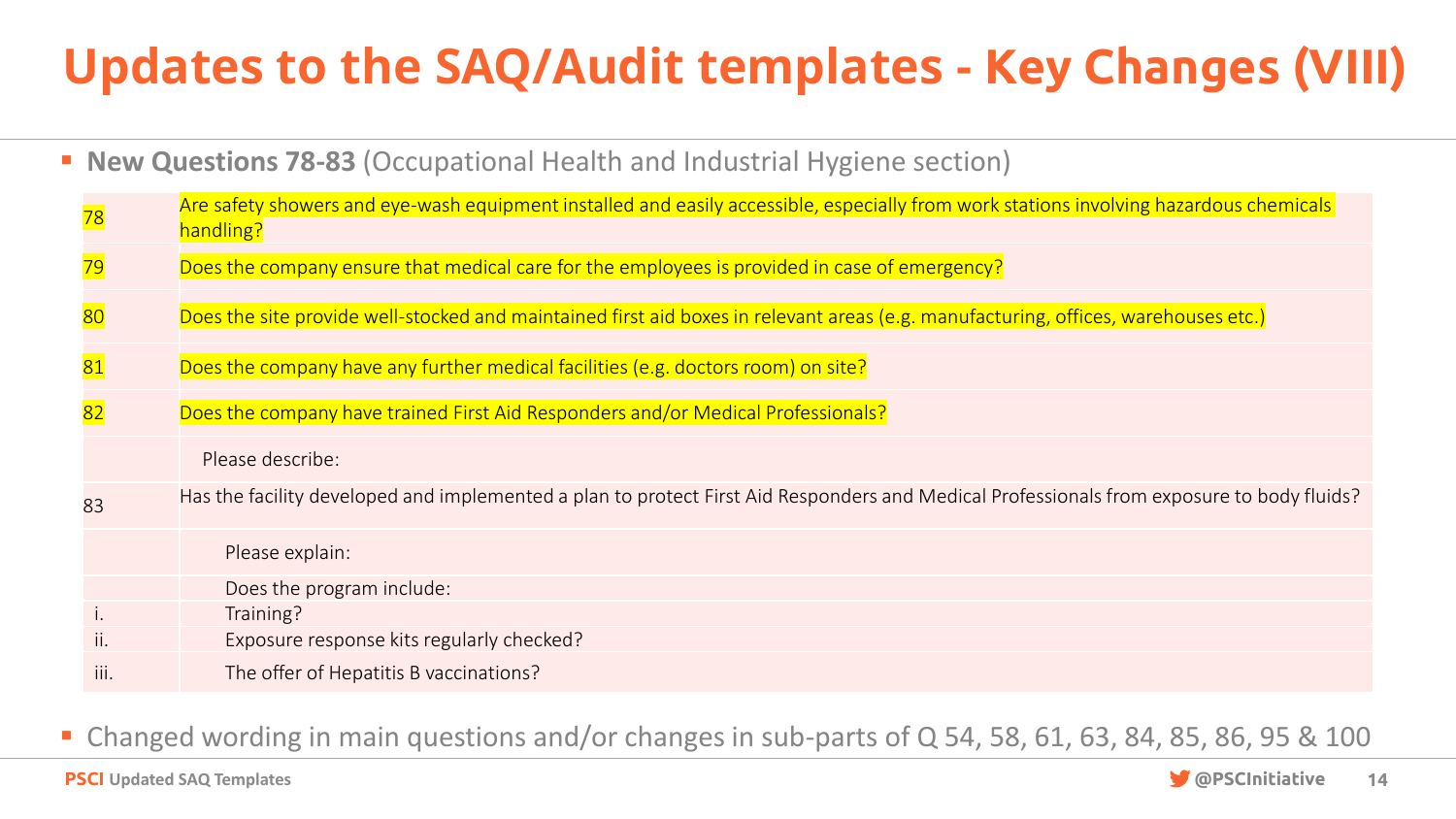# **Updates to the SAQ/Audit templates - Summary**

- The updates made in the PSCI SAQ templates serve as a baseline to build an Online SAQ (project ongoing, under initial testing)
- **.** Thanks to the input from multiple parties and the work of a small, dedicated team over a period of 9+ months, agreed changes were made to the Excel template at the end of 2021 and include:
	- Simplification of the Categorisation of Suppliers (Category A, B or C)
	- Rewording/ reworking of a number of questions
	- Removal of some redundant questions/sub-parts
	- Addition of a limited number of new questions
	- Additional Auditor Guidance comments for multiple questions
- The updated Excel template versions (both Full and Abbreviated, V8.0) went 'Live' on 1<sup>st</sup> January 2022.
	- The existing Word versions of the templates (Full, Abbreviated, CAPR) have not been updated and will be removed completely from the end of March 2022.



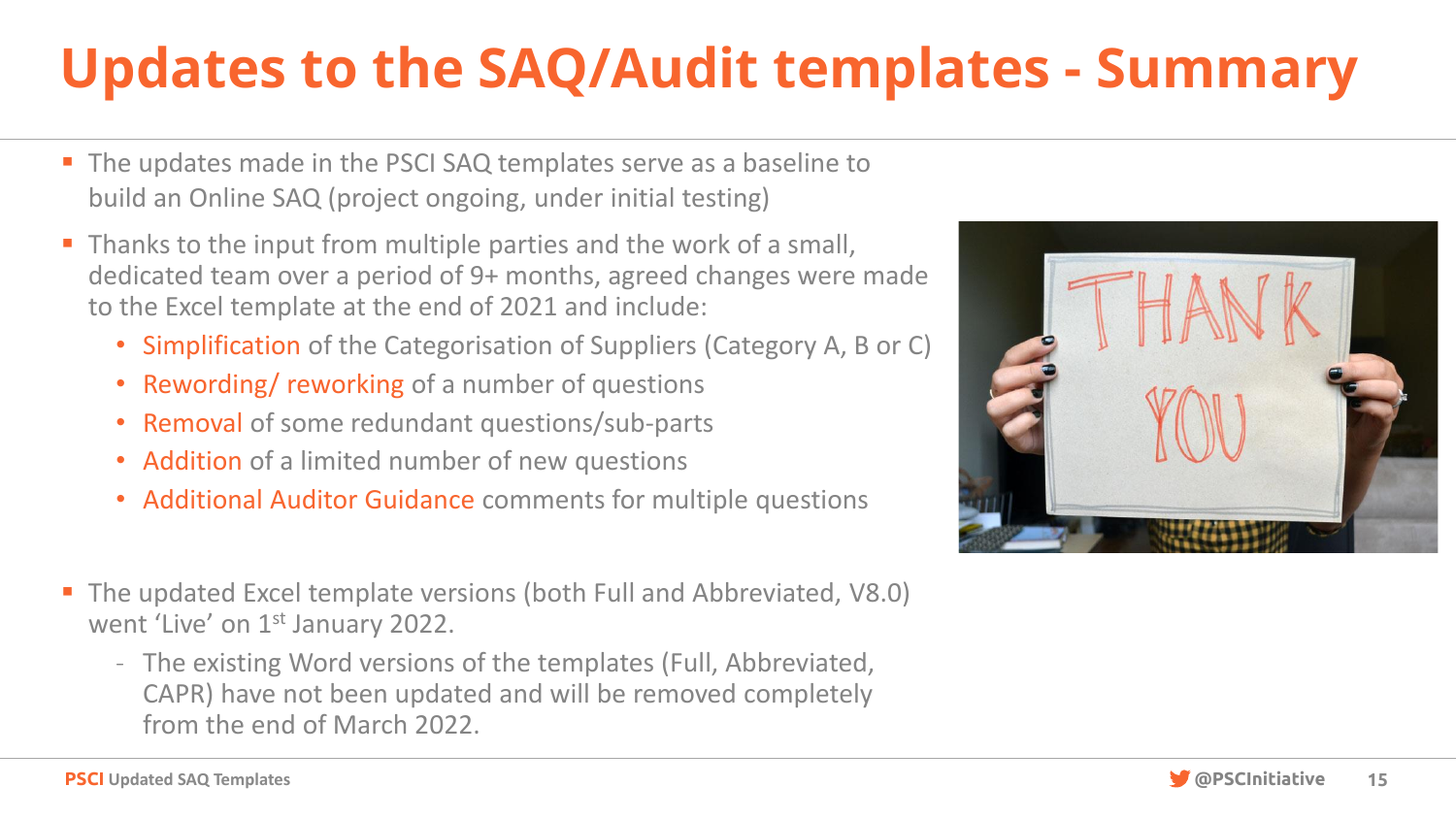# **Updated SAQ/Audit templates – Next steps**

- The simplification of the Supplier Categorisation has led to a reduction in the number of questions for the Abbreviated SAQ (Category 'A' Suppliers) - down from 71 to 59. This results in:
	- reduced audit time and better time management opportunities
	- notably shorter SAQ, mainly from the streamlining of Environment and Health & Safety areas
	- less time and effort from the supplier to fill out  $\rightarrow$  higher engagement as the audit scope feels more fitting
- The questions in the Full SAQ (Category 'B' and 'C') increased slightly from 98 to 106. This results in:
	- some additional questions on Occupational Health and Industrial Hygiene section
	- increased scrutiny to keep our audit protocol up-to-date on high standards of the mentioned area

### Recommended next steps for PSCI Members

- Start using the updated SAQ for new audits in 2022.
- Continue to use PSCI recommendations on how to classify audit findings

### Recommended next steps for 3rd party Audit Firms and Auditors

- Engage your PSCI client in a conversation to use the updated SAQ if not yet done.
- **E** Share this webinar with auditors to update them on the changes.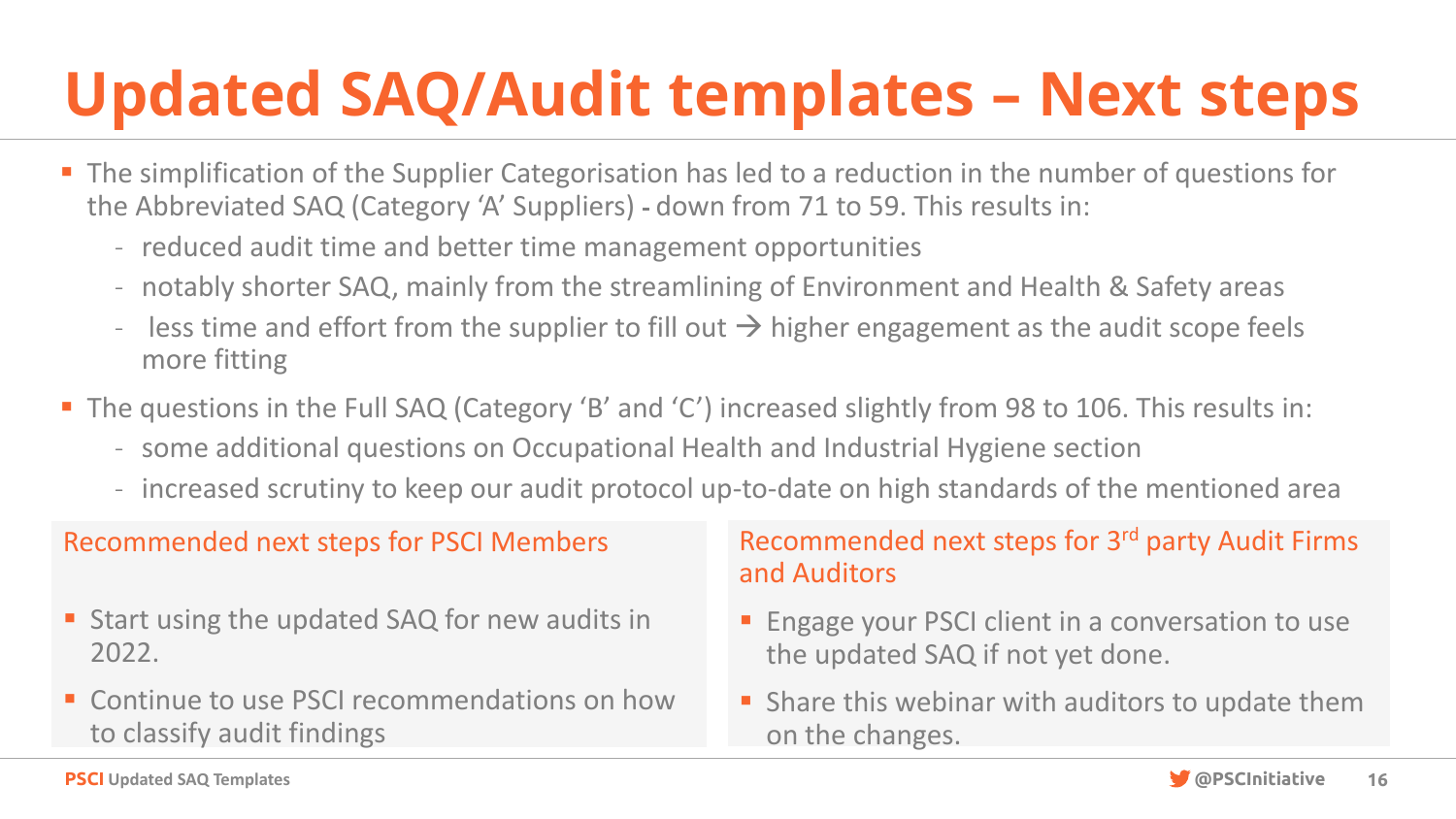

**This webinar will cover the following topics:**

• **Updates to the SAQ/Audit templates**

### • **Updates to the Audit Guidance document**

Latest news from the Audit Committee, including a plan to mov **the SAQ online**

17

• **Q&A**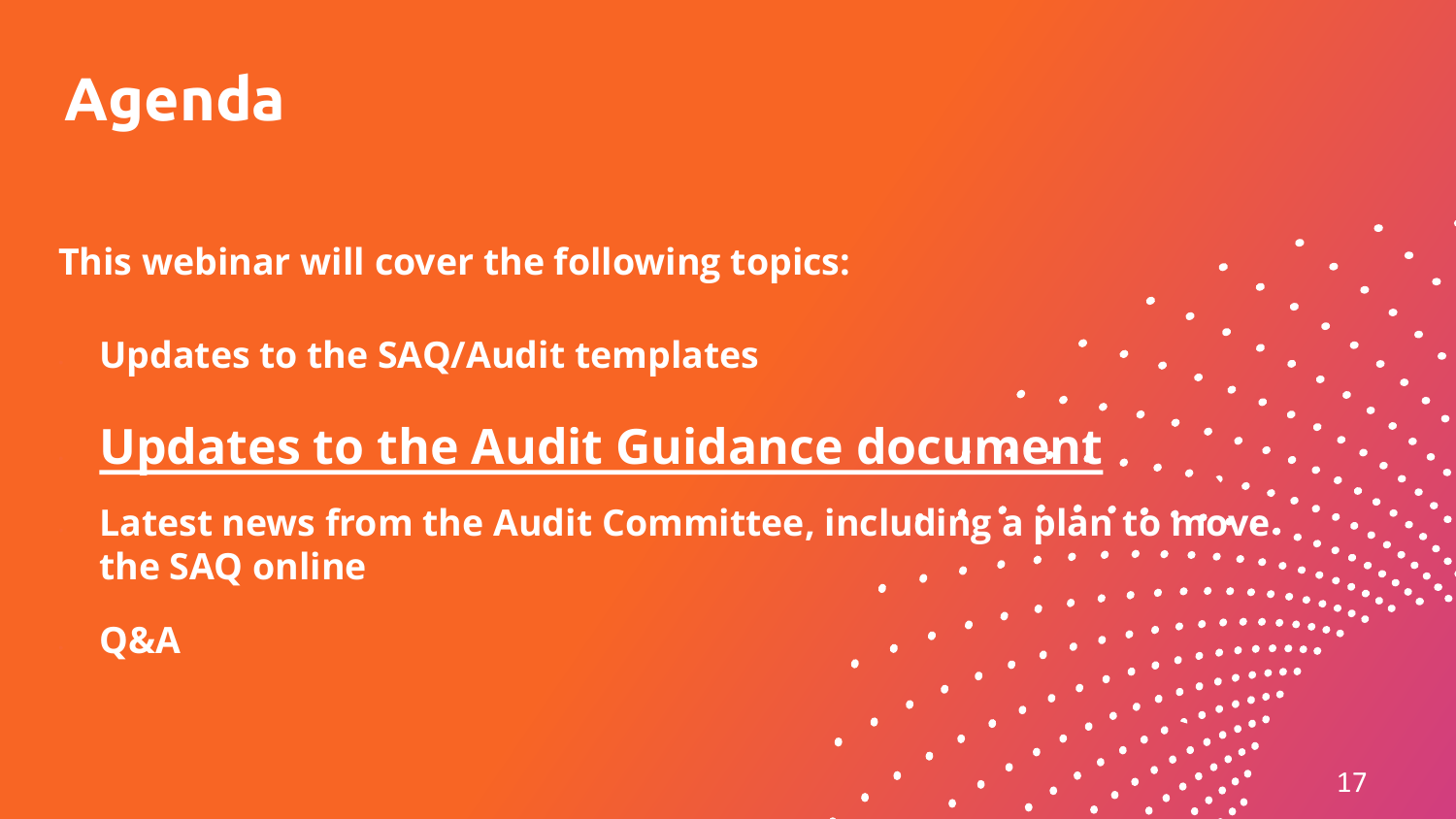## **Updates to the Audit Guidance document**

- The audit guidance document provides a detailed overview on
	- how to carry out a PSCI audit
	- the processes and the roles/ responsibilities at each stage of the process.
- The Audit Guidance was reviewed and updated in December 2021 to align with the changes to the SAQs.
	- Updated to reflect changes to Supplier Categorisation, classification of findings only as critical/major/minor (and added link to [finding classification guidance document\)](https://pscinitiative.org/resource?resource=917) and remove reference to the now withdrawn OHSAS 18001

Note: References to the Word versions of the SAQ templates have been retained, until access is removed at end 1Q22. A further update will be made at this point to remove these references.

■ Link - [PSCI audit guidance](https://pscinitiative.org/resource?resource=3)

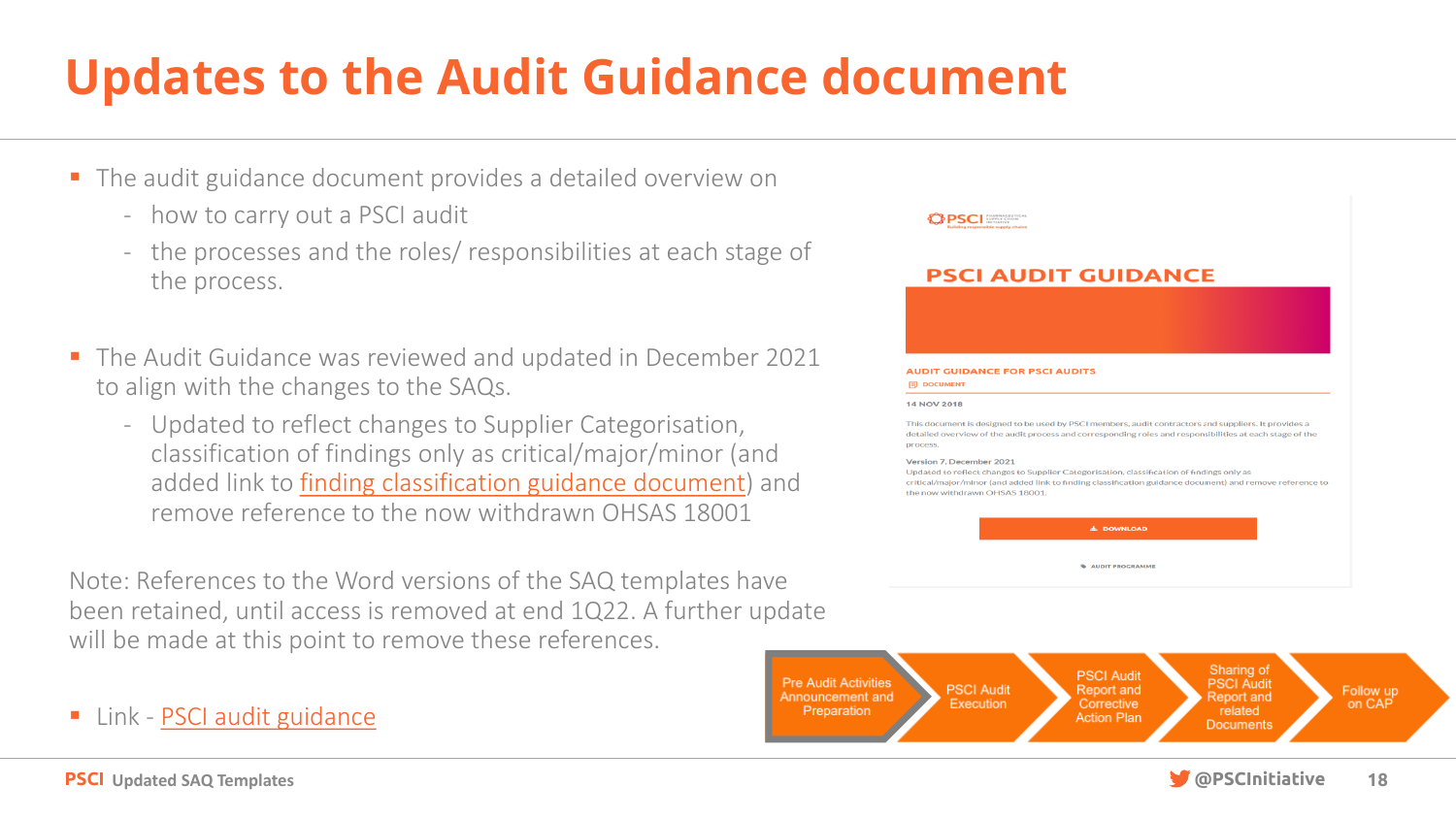

**This webinar will cover the following topics:**

• **Updates to the SAQ/Audit templates**

• **Updates to the Audit Guidance document**

**Latest news from the Audit Committee, including the Contracts a plan to move the SAQ online**

19

• **Q&A**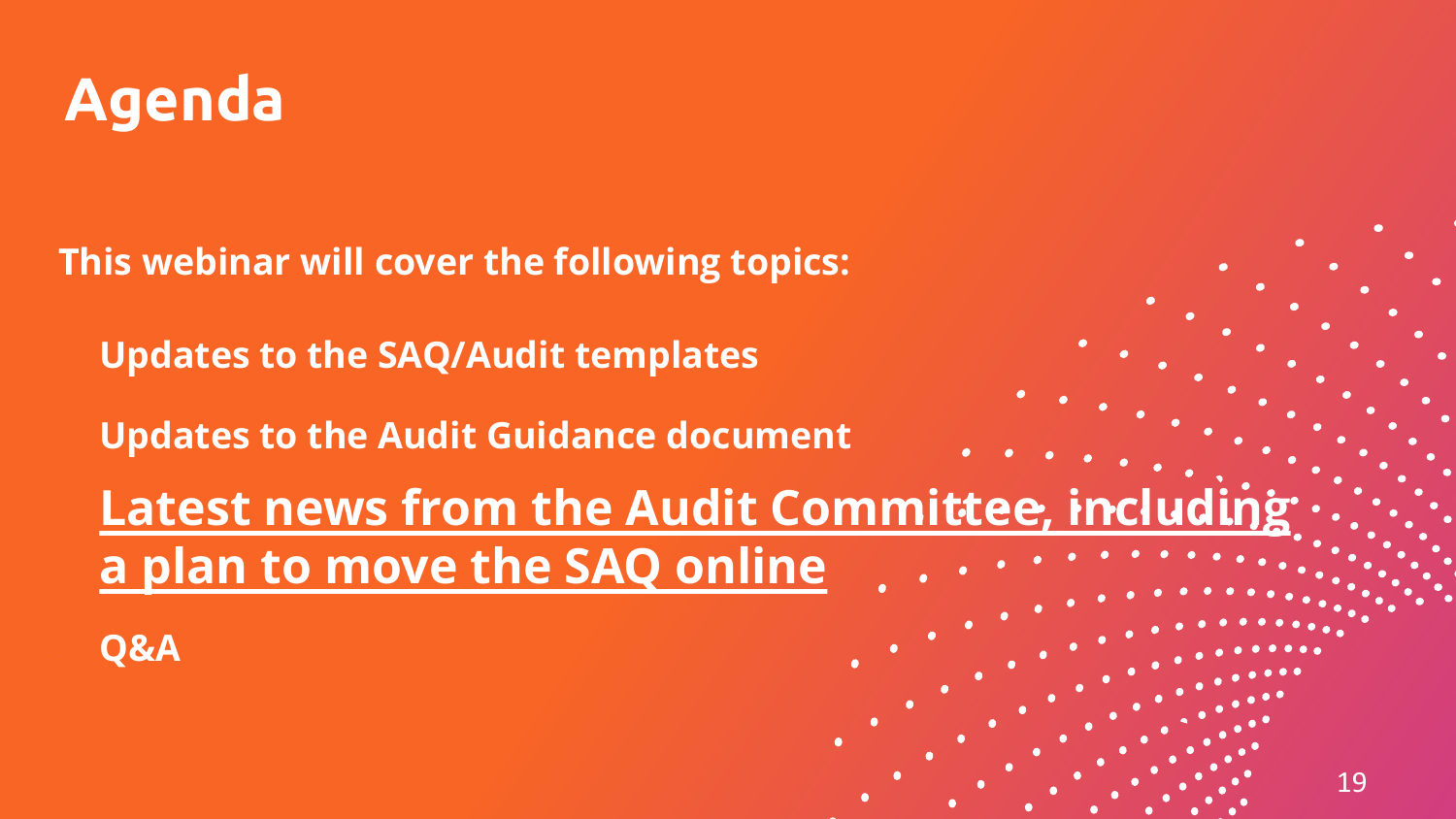# Audit Committee Objectives



### **2021-2023 STRATEGY THREE OBJECTIVES FOR AUDIT**

- **Promote consistency, quality and** innovation in all aspects of supplier evaluation and audit
- **Exponential growth in the** number of suppliers sharing information via the PSCI
- Create a community of excellent auditors

**SUB TEAMS**

**AUDIT COMMITTEE**

**SAQ/AUDIT AND AUDIT GUIDANCE**

**AUDIT SHARING**

**AUDITOR TRAINING**

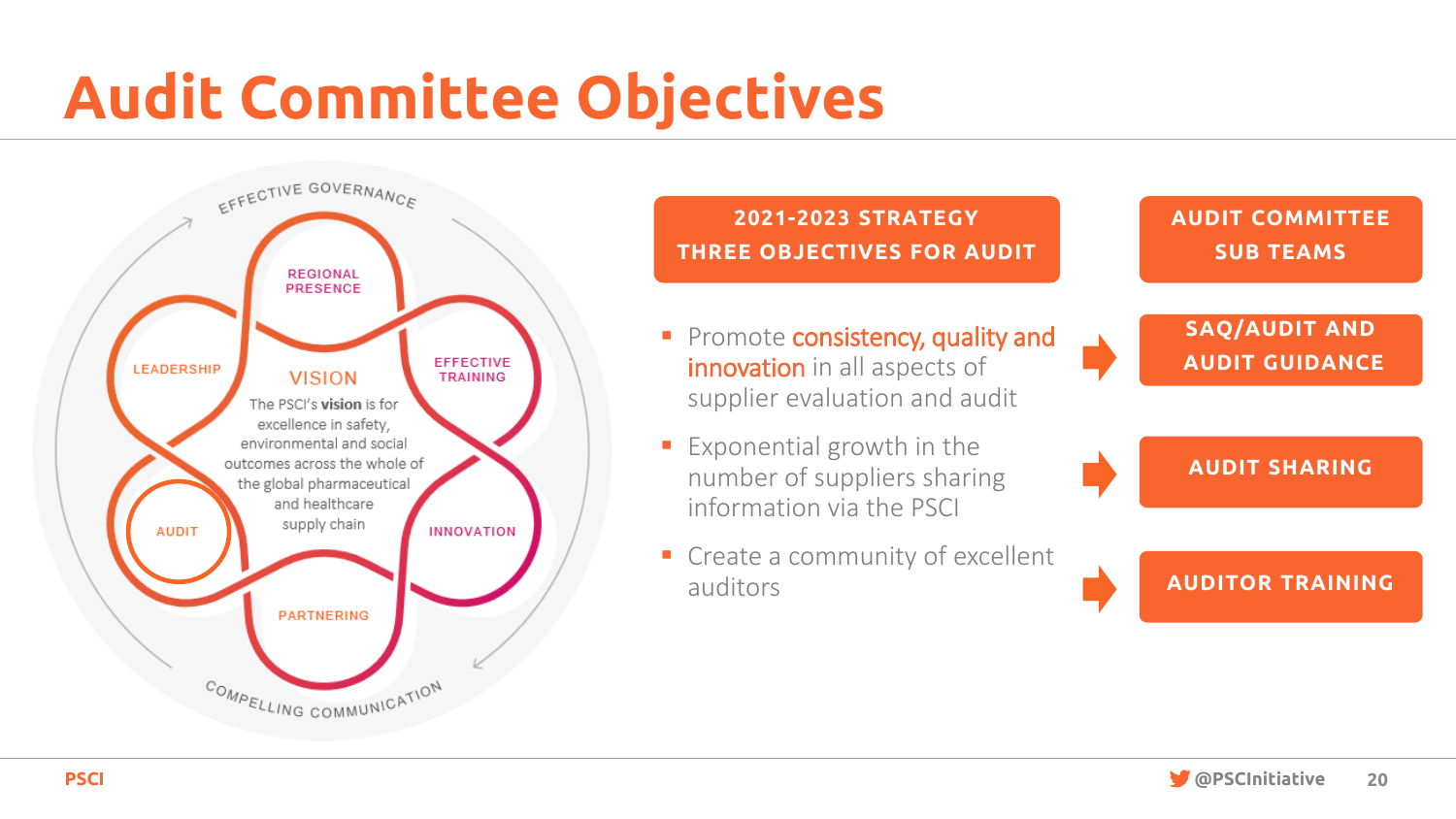# How we work

#### AUDIT COMMITTEE CO-CHAIRS **BIRGIT SKUBALLA ROY AGOSTINI** Baver Mallinckrodt SAQ/AUDIT AND AUDIT GUIDANCE AUDIT SHARING AUDIT SHARING AUDITOR TRAINING **FLORIAN HILLER KAREEN SAUNIER DANIEL REHM GAVIN LOVEDAY ANDREI KATSKO** Roche Pfizer **Novartis Elanco Animal Health AstraZeneca** ■ Increase audit sharing by 20% ■ Light refresh of SAQ ■ Virtual on-demand auditor training ■ Move SAQ Online **• Promote Supplier Self-initiated Audits (SSIA)** ■ Execute on audit firm oversight ■ Review/rationalise pre-audit ■ Explore options for approved auditor **I** Improve quality of shared audits and introduce document checklist model & roadmap qualitative metric around the satisfaction of users

#### Supported by the Carnstone Secretariat team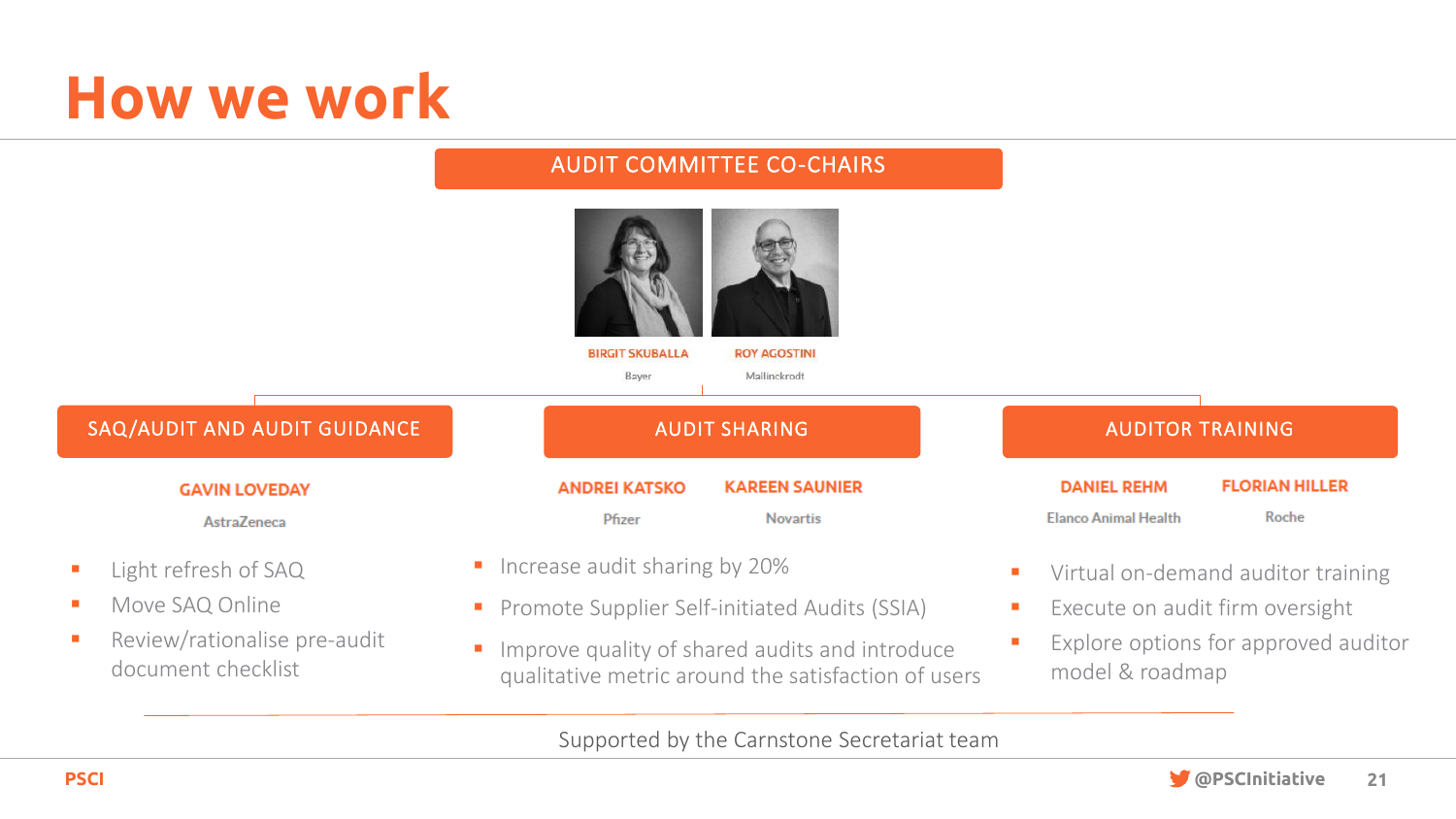### **Latest news from the Audit Committee, including a plan to move the SAQ online**

- Initial work completed to establish potential online workflows, provisional ways of working, functionality requirements etc. and address issues such as differing audit scopes (HSE, Labour & Ethics; HSE Only; Labour & Ethics only), finding classification; Supplier Categorisation versus mandatory questions; inconsistencies between the current SAQ and the platform; verification method by question not sheet etc.
- It was agreed that the 'build' stage should commence only once the changes/updates to the SAQ had been finalised.
- The updated SAQ has been provided to the developer and work commenced to build an online version on the Link.
- The team had an opportunity to view the work to date in mid-January 2022.
- Following completion of the 'build', extensive testing will be carried out by the team during 1Q22.
- A roll-out plan will then be agreed, along with appropriate communication and training, during 2Q22.
- *Official launch of the online version is targeted to take place around the middle of 2022*.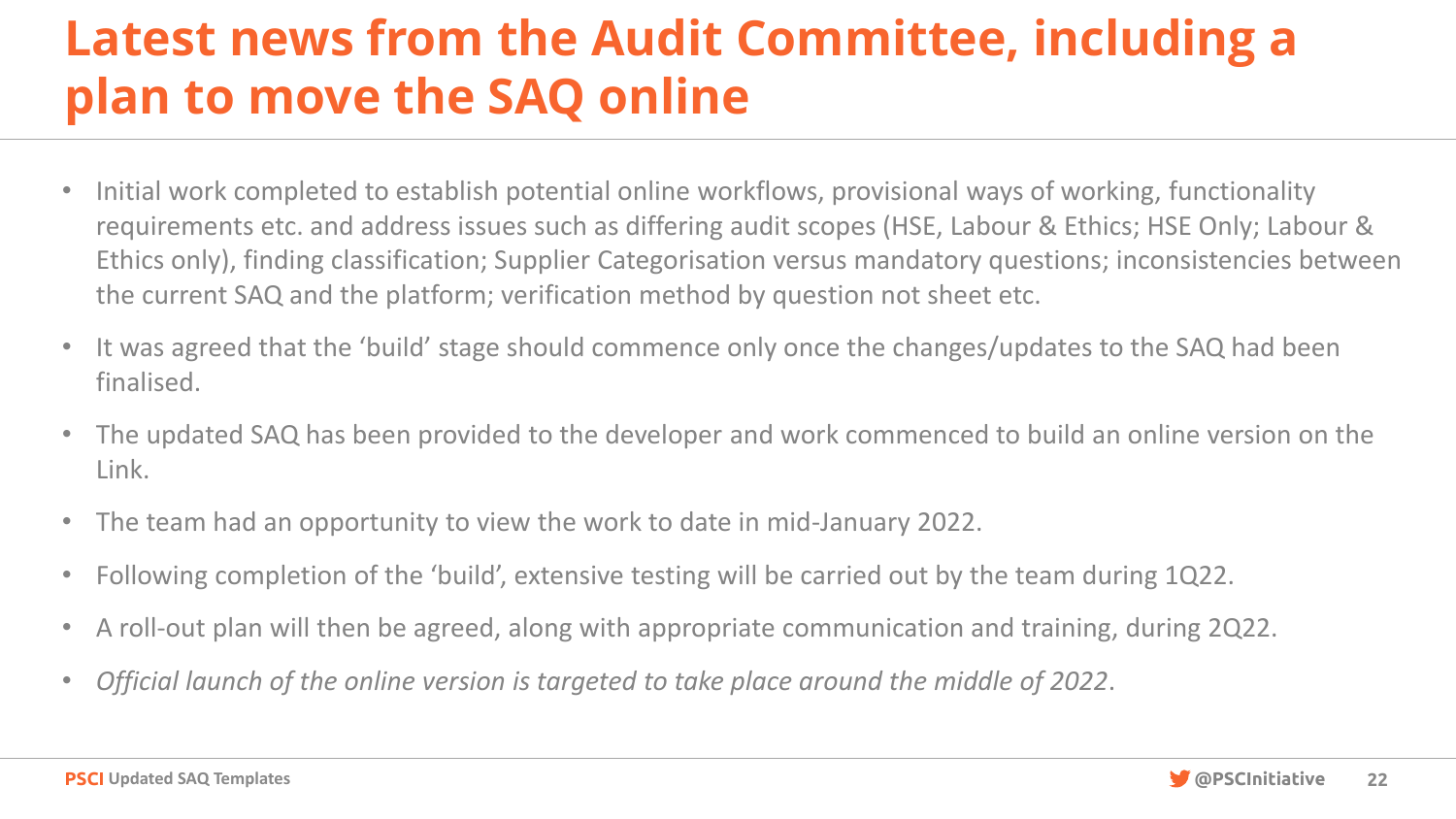

**This webinar will cover the following topics:**

• **Updates to the SAQ/Audit templates**

• **Updates to the Audit Guidance document**

Latest news from the Audit Committee, including a plan to mo **the SAQ online**

23

• **Q&A**